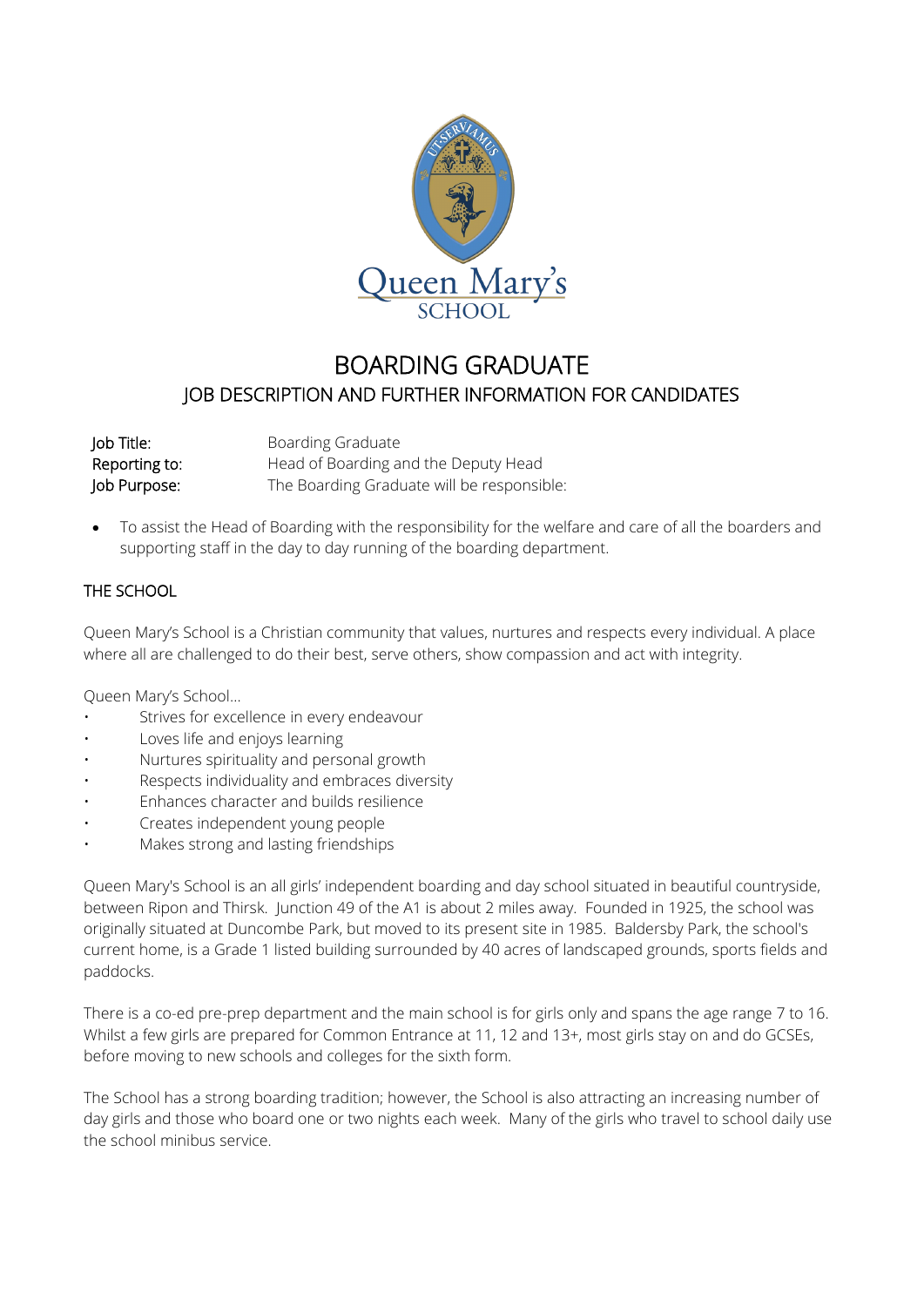Queen Mary's has a unique family atmosphere with friendliness and concern for others being an important part of the School's ethos. It is one of a group of 43 schools belonging to the Woodard Corporation, an Anglican foundation that promotes Christian education and high academic and pastoral standards within all its schools. All members of staff are expected to be in sympathy with the aims and ethos of the School.

More information about Queen Mary's can be obtained from the website www.queenmarys.org.

# THE ROLE

#### Support Staff – Boarding Graduate

- Reporting to the Head of Boarding and the Deputy Head (a member of the School's Leadership Team), and ultimately to the Head.
- To develop the Boarding Graduate's knowledge and provide excellent professional development
- To promote the school in accordance with its mission and vision, and to encourage good marketing practice across the school
- This is a residential post with single private accommodation.

## This post is open to female applicants only as being female is deemed to be a genuine occupational requirement under Schedule 9, Paragraph 1 of the Equality Act 2010.

#### KEY RESPONSIBILITIES:

The role will encompass the following main areas:

• to provide reliable support to the Head of Boarding and other members of the boarding team

#### BOARDING

Assisting the Head of Boarding and the Boarding Department in the following ways:

- to support the general well-being and safety of all boarding pupils
- to ensure the boarding area is fully prepared to receive boarders at the beginning of the term and thereafter is well presented and that packing and unpacking causes minimum disruption to the school
- to ensure that all boarding routines and expectations are adhered to
- to care for girls when they are unwell
- to escort girls for booked and emergency medical appointments when required
- to arrange activities for boarders as appropriate, for evenings and weekends, including helping with Risk Assessments and recharge forms
- to liaise with Estates staff over the general fabric of the boarding areas, including logging issues or faults on TES
- to attend formal weekly boarding meetings
- to attend and complete training as required
- to support other areas of the school dependent upon interest / requirement of the school

Working in the Boarding Department at Queen Mary's School will provide many opportunities for personal and professional development and will be a very rewarding post and useful experience for anyone aspiring to a teaching role in the future.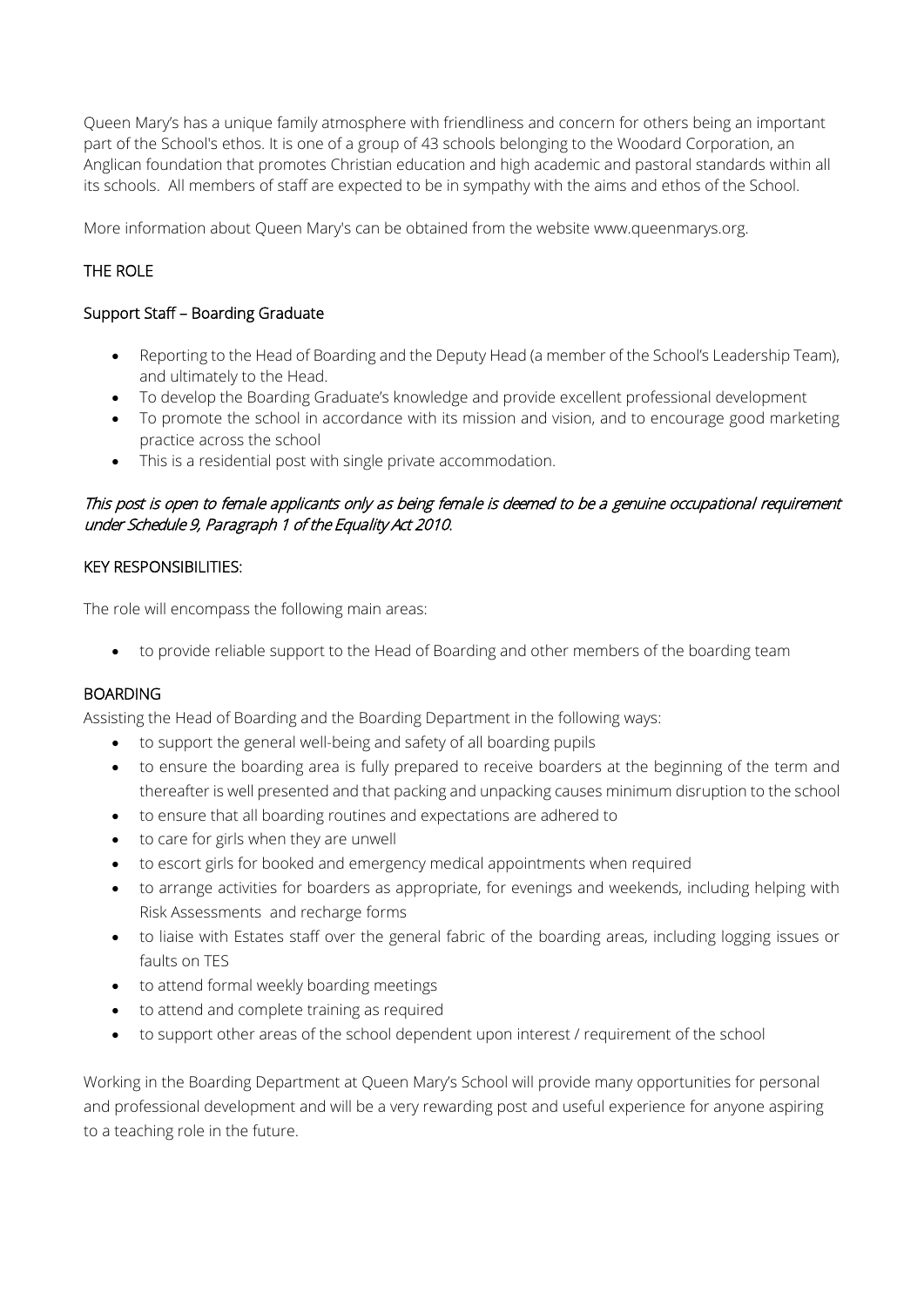Other responsibilities:

In addition, the Boarding Graduate may be required to:

- Create an environment where different cultures and backgrounds are recognised, respected and accepted
- Support other departments within the school from time to time as requested by the head
- Complete, with priority, any other reasonable tasks as required by the head

#### PERSON SPECIFICATION

| <b>Attributes</b>    | <b>Essential Criteria</b>                                                                                                  | Desirable Criteria                                                                                             |
|----------------------|----------------------------------------------------------------------------------------------------------------------------|----------------------------------------------------------------------------------------------------------------|
| Qualifications       | To A Level Standard or above                                                                                               |                                                                                                                |
|                      |                                                                                                                            |                                                                                                                |
| Experience           | Be responsible and a team player, willing<br>to immerse themselves in the activities<br>of a very busy, vibrant department |                                                                                                                |
|                      |                                                                                                                            |                                                                                                                |
| Skills and abilities | Strong communication and<br>interpersonal skills                                                                           | Have a desire to work with young people<br>and an enthusiasm for Boarding and an<br>all-girls education system |
|                      | Ability to be discreet and uphold<br>confidentiality                                                                       |                                                                                                                |
|                      | Excellent time management and<br>organisational skills                                                                     |                                                                                                                |
|                      | Excellent written English and meticulous<br>attention to detail                                                            |                                                                                                                |
|                      | Ability to be able to present information<br>in a logical and systematic manner                                            |                                                                                                                |
|                      | <b>IT Literate</b>                                                                                                         |                                                                                                                |
|                      | Energy, drive, enthusiasm and a positive<br>manner                                                                         |                                                                                                                |
|                      |                                                                                                                            |                                                                                                                |
| Personal             | Willingness to support the School's                                                                                        |                                                                                                                |
| circumstances        | Christian values, ethos and heritage                                                                                       |                                                                                                                |
|                      | Clear support for the advantages of<br>single-sex education                                                                |                                                                                                                |
|                      | Ability to abide by School policies and<br>procedures                                                                      |                                                                                                                |
|                      | Awareness of the importance of Child<br>Protection and Safeguarding of young<br>people                                     |                                                                                                                |
|                      | Willingness to play an active part in the<br>life of the school community                                                  |                                                                                                                |
|                      | Willingness to work out of hours as and<br>when school functions occur                                                     |                                                                                                                |